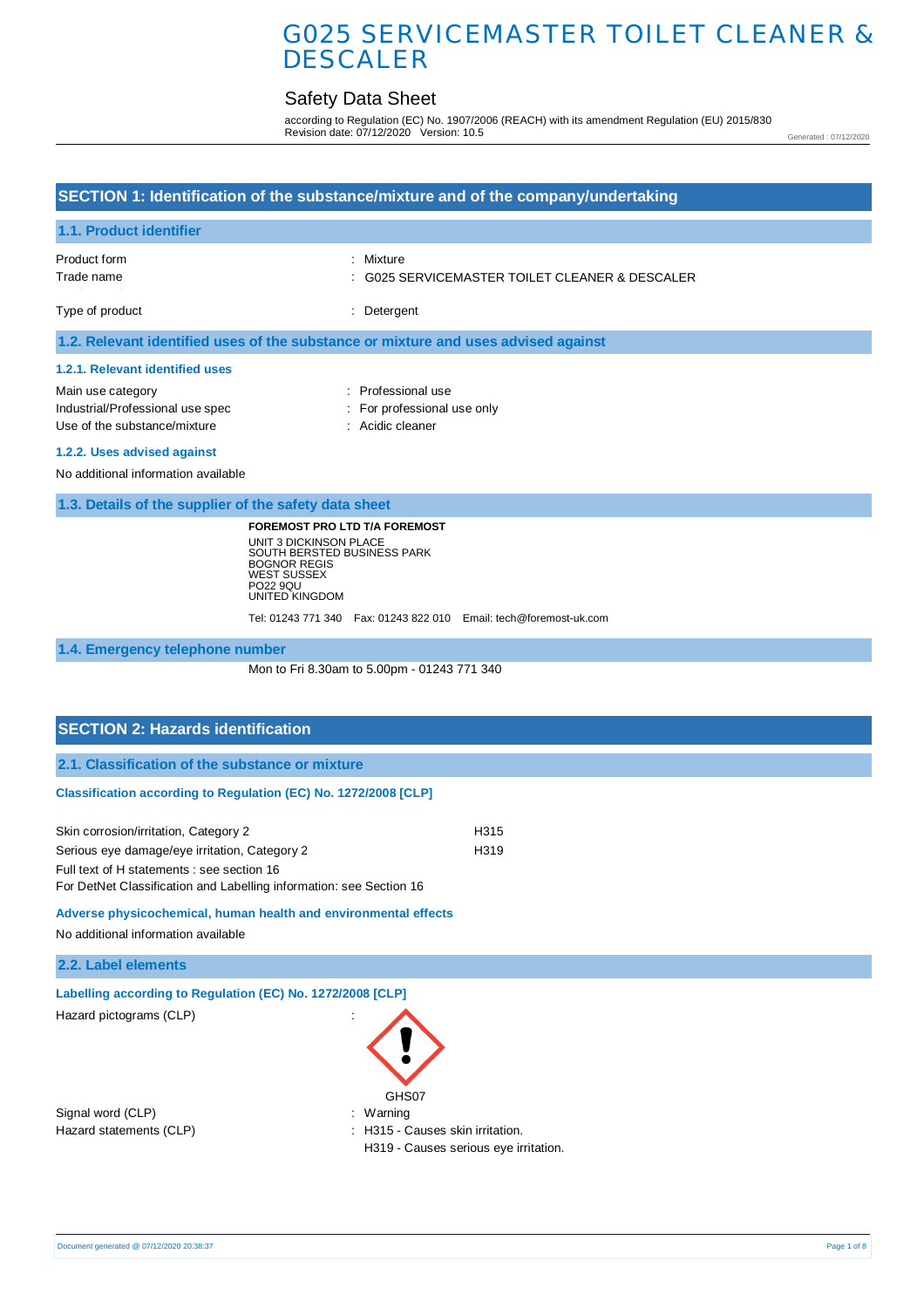## Safety Data Sheet

according to Regulation (EC) No. 1907/2006 (REACH) with its amendment Regulation (EU) 2015/830

| : P264 - Wash hands thoroughly after handling.                                       |
|--------------------------------------------------------------------------------------|
| P280 - Wear eye protection, protective gloves.                                       |
| P302+P352 - IF ON SKIN: Wash with plenty of soap and water.                          |
| P305+P351+P338 - IF IN EYES: Rinse cautiously with water for several minutes. Remove |
| contact lenses, if present and easy to do. Continue rinsing.                         |
| P337+P313 - If eye irritation persists: Get medical advice/attention.                |
| P362+P364 - Take off contaminated clothing and wash it before reuse.                 |
|                                                                                      |

## **2.3. Other hazards**

No additional information available

## **SECTION 3: Composition/information on ingredients**

### **3.1. Substances**

#### Not applicable

### **3.2. Mixtures**

| <b>Name</b>                                     | <b>Product identifier</b>                                                                               | $\frac{9}{6}$ | <b>Classification according to</b><br><b>Regulation (EC) No.</b><br>1272/2008 [CLP] |
|-------------------------------------------------|---------------------------------------------------------------------------------------------------------|---------------|-------------------------------------------------------------------------------------|
| sulphamidic acid; sulphamic acid; sulfamic acid | (CAS-No.) 5329-14-6<br>(EC-No.) 226-218-8<br>(EC Index-No.) 016-026-00-0<br>(REACH-no) 01-2119488633-28 | $5 - 15$      | Eye Irrit. 2, $H319$<br>Skin Irrit. 2, H315<br>Aquatic Chronic 3, H412              |

Full text of H-statements: see section 16

| <b>SECTION 4: First aid measures</b>                                                                                 |                                                                                                                                                                                                                                                                                                             |  |
|----------------------------------------------------------------------------------------------------------------------|-------------------------------------------------------------------------------------------------------------------------------------------------------------------------------------------------------------------------------------------------------------------------------------------------------------|--|
| 4.1. Description of first aid measures                                                                               |                                                                                                                                                                                                                                                                                                             |  |
| First-aid measures after inhalation<br>First-aid measures after skin contact<br>First-aid measures after eye contact | : Remove person to fresh air and keep comfortable for breathing.<br>: Wash skin with plenty of water.<br>: IF IN EYES: Rinse cautiously with water for several minutes. Remove contact lenses, if<br>present and easy to do. Continue rinsing. If eye irritation persists: Get medical<br>advice/attention. |  |
| First-aid measures after ingestion                                                                                   | : Give nothing or a little water to drink. Get medical advice/attention if you feel unwell.                                                                                                                                                                                                                 |  |
| 4.2. Most important symptoms and effects, both acute and delayed                                                     |                                                                                                                                                                                                                                                                                                             |  |
| No additional information available                                                                                  |                                                                                                                                                                                                                                                                                                             |  |
| 4.3. Indication of any immediate medical attention and special treatment needed                                      |                                                                                                                                                                                                                                                                                                             |  |
|                                                                                                                      |                                                                                                                                                                                                                                                                                                             |  |

Treat symptomatically.

| <b>SECTION 5: Firefighting measures</b>                    |                                     |  |
|------------------------------------------------------------|-------------------------------------|--|
| 5.1. Extinguishing media                                   |                                     |  |
| Suitable extinguishing media                               | : Carbon dioxide. Dry powder. Foam. |  |
| 5.2. Special hazards arising from the substance or mixture |                                     |  |
| No additional information available                        |                                     |  |
| 5.3. Advice for firefighters                               |                                     |  |
| No additional information available                        |                                     |  |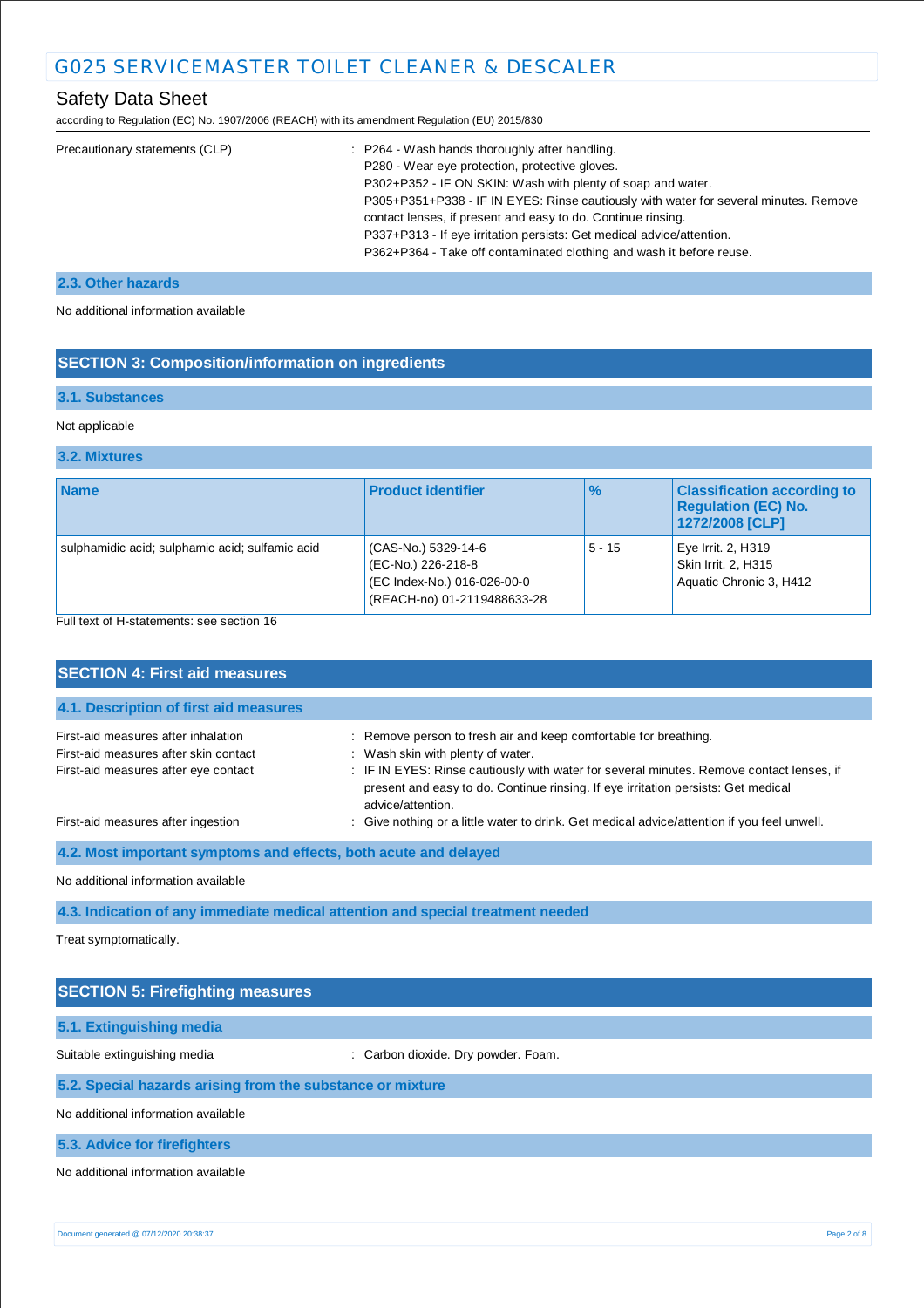## Safety Data Sheet

according to Regulation (EC) No. 1907/2006 (REACH) with its amendment Regulation (EU) 2015/830

| <b>SECTION 6: Accidental release measures</b>                                                                                     |                                                                                                                    |  |  |
|-----------------------------------------------------------------------------------------------------------------------------------|--------------------------------------------------------------------------------------------------------------------|--|--|
| 6.1. Personal precautions, protective equipment and emergency procedures                                                          |                                                                                                                    |  |  |
| 6.1.1. For non-emergency personnel<br>Emergency procedures                                                                        | : Evacuate unnecessary personnel.                                                                                  |  |  |
| 6.1.2. For emergency responders<br>Protective equipment                                                                           | : Use personal protective equipment as required.                                                                   |  |  |
| <b>6.2. Environmental precautions</b>                                                                                             |                                                                                                                    |  |  |
| Avoid release to the environment.                                                                                                 |                                                                                                                    |  |  |
| 6.3. Methods and material for containment and cleaning up                                                                         |                                                                                                                    |  |  |
| For containment<br>Methods for cleaning up                                                                                        | : Collect spillage.<br>: Soak up spills with inert solids, such as clay or diatomaceous earth as soon as possible. |  |  |
| 6.4. Reference to other sections                                                                                                  |                                                                                                                    |  |  |
| For further information refer to section 8: "Exposure controls/personal protection". For further information refer to section 13. |                                                                                                                    |  |  |

| <b>SECTION 7: Handling and storage</b>                                                          |                                                                                                                                                                                                     |  |  |
|-------------------------------------------------------------------------------------------------|-----------------------------------------------------------------------------------------------------------------------------------------------------------------------------------------------------|--|--|
| 7.1. Precautions for safe handling                                                              |                                                                                                                                                                                                     |  |  |
| Precautions for safe handling<br>Hygiene measures                                               | : Avoid contact with eyes.<br>: Do not eat, drink or smoke when using this product.                                                                                                                 |  |  |
| 7.2. Conditions for safe storage, including any incompatibilities                               |                                                                                                                                                                                                     |  |  |
| Technical measures<br>Storage conditions<br>Incompatible products<br>Special rules on packaging | Does not require any specific or particular technical measures.<br>: Keep container closed when not in use.<br>: Oxidizing agent. Strong acids. Strong bases.<br>: Keep only in original container. |  |  |
| 7.3. Specific end use(s)                                                                        |                                                                                                                                                                                                     |  |  |

No additional information available

## **SECTION 8: Exposure controls/personal protection**

#### **8.1. Control parameters**

**8.1.1 National occupational exposure and biological limit values** 

No additional information available

#### **8.1.2. Recommended monitoring procedures**

No additional information available

#### **8.1.3. Air contaminants formed**

No additional information available

#### **8.1.4. DNEL and PNEC**

No additional information available

#### **8.1.5. Control banding**

No additional information available

#### **8.2. Exposure controls**

#### **8.2.1. Appropriate engineering controls**

No additional information available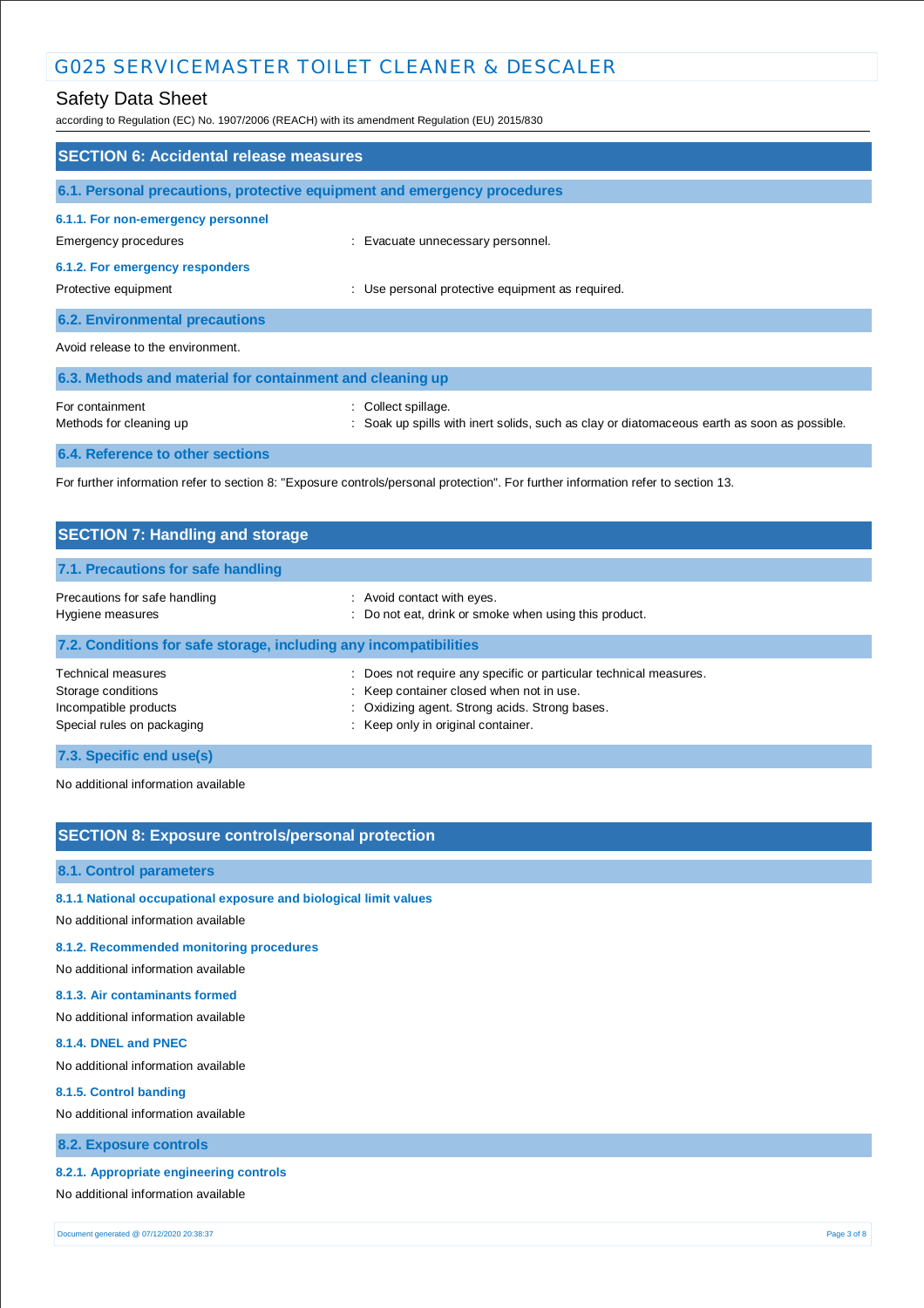## Safety Data Sheet

according to Regulation (EC) No. 1907/2006 (REACH) with its amendment Regulation (EU) 2015/830

#### **8.2.2. Personal protection equipment**

#### **Personal protective equipment symbol(s):**



#### **8.2.2.1. Eye and face protection**

#### **Eye protection:**

Safety glasses. EN 166

#### **8.2.2.2. Skin protection**

#### **Skin and body protection:**

Not required for normal conditions of use

#### **Hand protection:**

Chemical resistant gloves (according to European standard EN 374 or equivalent). Nitrile rubber gloves

| Other skin protection                     |  |
|-------------------------------------------|--|
| Materials for protective clothing:        |  |
| Not required for normal conditions of use |  |
| 8.2.2.3. Respiratory protection           |  |
| <b>Respiratory protection:</b>            |  |
|                                           |  |

Not required for normal conditions of use

#### **8.2.2.4. Thermal hazards**

No additional information available

#### **8.2.3. Environmental exposure controls**

No additional information available

## **SECTION 9: Physical and chemical properties**

### **9.1. Information on basic physical and chemical properties**

| Physical state                             | $:$ Liquid              |             |
|--------------------------------------------|-------------------------|-------------|
| Appearance                                 | Mobile liquid.<br>÷     |             |
| Colour                                     | Blue.<br>٠              |             |
| Odour                                      | Fresh.<br>÷             |             |
| Odour threshold                            | : No data available     |             |
| рH                                         | : 0.5                   |             |
| Relative evaporation rate (butylacetate=1) | : No data available     |             |
| Melting point                              | No data available<br>÷. |             |
| Freezing point                             | No data available       |             |
| Boiling point                              | : $\geq 100$ °C         |             |
| Flash point                                | : No data available     |             |
| Auto-ignition temperature                  | No data available<br>٠  |             |
| Decomposition temperature                  | No data available       |             |
| Flammability (solid, gas)                  | No data available<br>÷. |             |
| Vapour pressure                            | No data available       |             |
| Relative vapour density at 20 °C           | No data available       |             |
| Relative density                           | : 1.05                  |             |
| Solubility                                 | Soluble in water.       |             |
| Document generated @ 07/12/2020 20:38:37   |                         | Page 4 of 8 |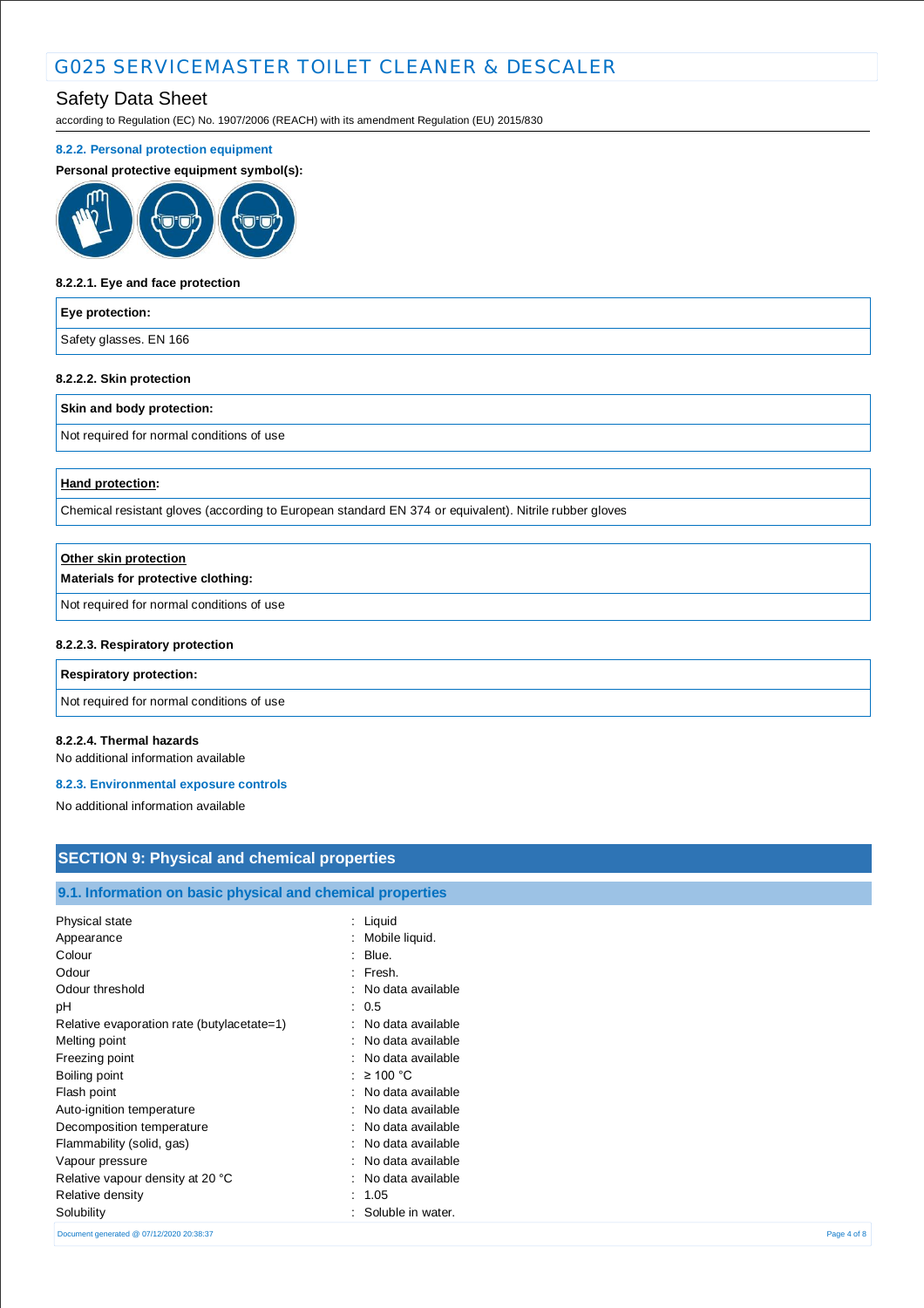## Safety Data Sheet

according to Regulation (EC) No. 1907/2006 (REACH) with its amendment Regulation (EU) 2015/830

| Partition coefficient n-octanol/water (Log Pow) | : No data available |
|-------------------------------------------------|---------------------|
| Viscosity, kinematic                            | : No data available |
| Viscosity, dynamic                              | : No data available |
| Explosive properties                            | : No data available |
| Oxidising properties                            | : No data available |
| Explosive limits                                | : No data available |
|                                                 |                     |

#### **9.2. Other information**

No additional information available

### **SECTION 10: Stability and reactivity**

#### **10.1. Reactivity**

The product is non-reactive under normal conditions of use, storage and transport.

**10.2. Chemical stability**

Stable under normal conditions.

**10.3. Possibility of hazardous reactions**

No dangerous reactions known under normal conditions of use.

**10.4. Conditions to avoid**

None under recommended storage and handling conditions (see section 7).

**10.5. Incompatible materials**

None under normal use.

**10.6. Hazardous decomposition products**

Under normal conditions of storage and use, hazardous decomposition products should not be produced.

### **SECTION 11: Toxicological information**

#### **11.1 Information on toxicological effects**

| Acute toxicity (oral)<br>Acute toxicity (dermal)<br>Acute toxicity (inhalation) | : Not classified<br>: Not classified<br>: Not classified |
|---------------------------------------------------------------------------------|----------------------------------------------------------|
| Skin corrosion/irritation                                                       | Causes skin irritation.<br>pH: 0.5                       |
| Serious eye damage/irritation                                                   | : Causes serious eye irritation.<br>pH: 0.5              |
| Respiratory or skin sensitisation                                               | : Not classified                                         |
| Germ cell mutagenicity                                                          | : Not classified                                         |
| Carcinogenicity                                                                 | : Not classified                                         |
| Reproductive toxicity                                                           | : Not classified                                         |
| STOT-single exposure                                                            | : Not classified                                         |
| STOT-repeated exposure                                                          | Not classified                                           |
| Aspiration hazard                                                               | : Not classified                                         |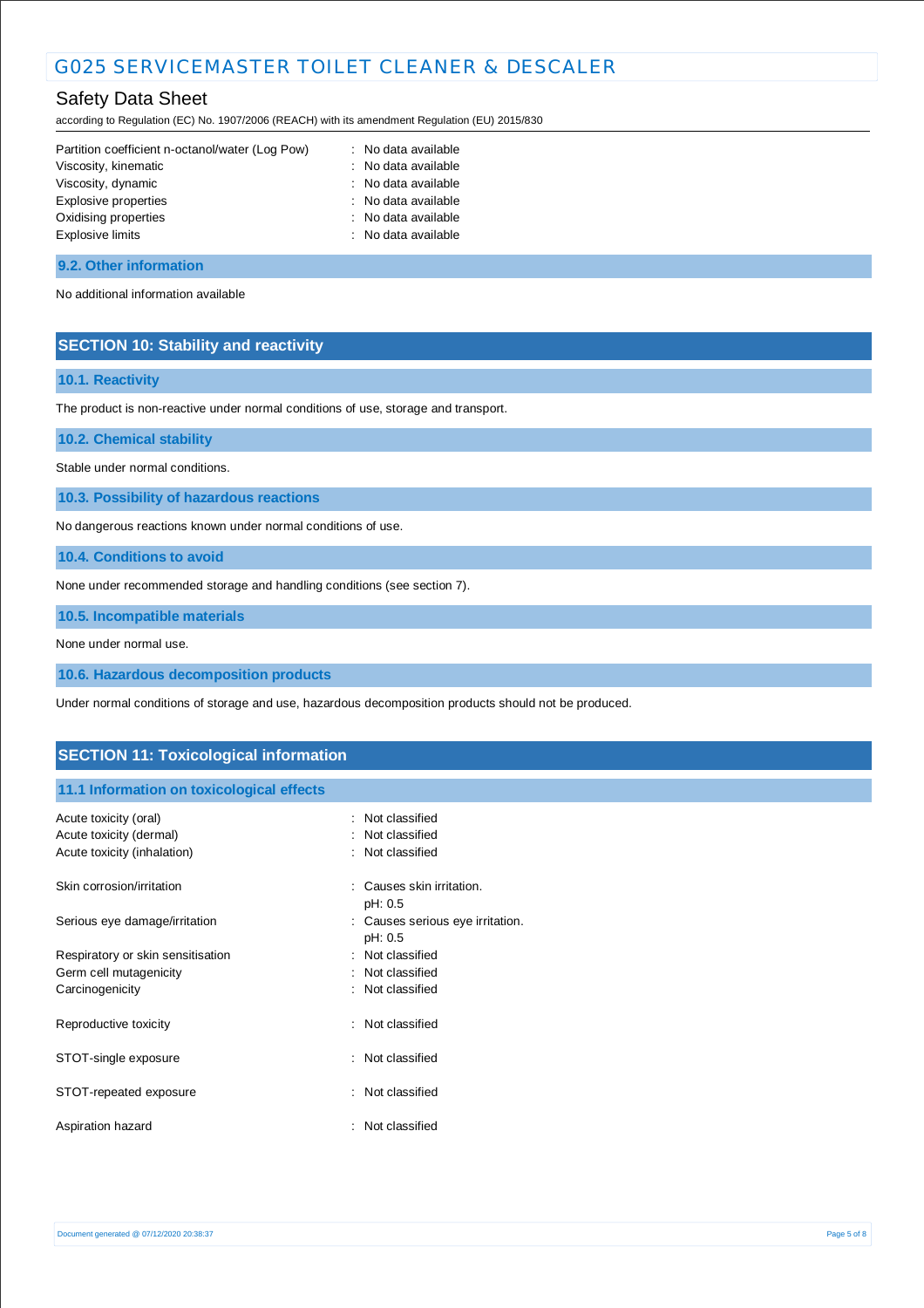## Safety Data Sheet

according to Regulation (EC) No. 1907/2006 (REACH) with its amendment Regulation (EU) 2015/830

| <b>SECTION 12: Ecological information</b>                                                                                   |                                      |  |
|-----------------------------------------------------------------------------------------------------------------------------|--------------------------------------|--|
| 12.1. Toxicity                                                                                                              |                                      |  |
| Hazardous to the aquatic environment, short-term<br>(acute)<br>Hazardous to the aquatic environment, long-term<br>(chronic) | : Not classified<br>: Not classified |  |
| sulphamidic acid; sulphamic acid; sulfamic acid (5329-14-6)                                                                 |                                      |  |
| LC50 - Fish [1]                                                                                                             | 70.3 mg/l                            |  |
| EC50 - Other aquatic organisms [1]                                                                                          | 71.6 mg/l waterflea                  |  |
| EC50 - Other aquatic organisms [2]                                                                                          | 29.5 mg/l                            |  |
| 12.2. Persistence and degradability                                                                                         |                                      |  |
| No additional information available                                                                                         |                                      |  |
| 12.3. Bioaccumulative potential                                                                                             |                                      |  |
| sulphamidic acid; sulphamic acid; sulfamic acid (5329-14-6)                                                                 |                                      |  |
| Partition coefficient n-octanol/water (Log Pow)                                                                             | $-4.34$                              |  |
| 12.4. Mobility in soil                                                                                                      |                                      |  |
| No additional information available                                                                                         |                                      |  |
| 12.5. Results of PBT and vPvB assessment                                                                                    |                                      |  |
| No additional information available                                                                                         |                                      |  |
| 12.6. Other adverse effects                                                                                                 |                                      |  |
| No additional information available                                                                                         |                                      |  |
| <b>SECTION 13: Disposal considerations</b>                                                                                  |                                      |  |
| 13.1. Waste treatment methods                                                                                               |                                      |  |
| No additional information available                                                                                         |                                      |  |

## **SECTION 14: Transport information**

In accordance with ADR / IMDG / IATA

| 14.1 UN number                                                                           |                                                                     |  |  |
|------------------------------------------------------------------------------------------|---------------------------------------------------------------------|--|--|
| UN-No. (ADR)<br>UN-No. (IMDG)<br>UN-No. (IATA)                                           | $\therefore$ Not applicable<br>: Not applicable<br>: Not applicable |  |  |
| 14.2. UN proper shipping name                                                            |                                                                     |  |  |
| Proper Shipping Name (ADR)<br>Proper Shipping Name (IMDG)<br>Proper Shipping Name (IATA) | $\therefore$ Not applicable<br>: Not applicable<br>: Not applicable |  |  |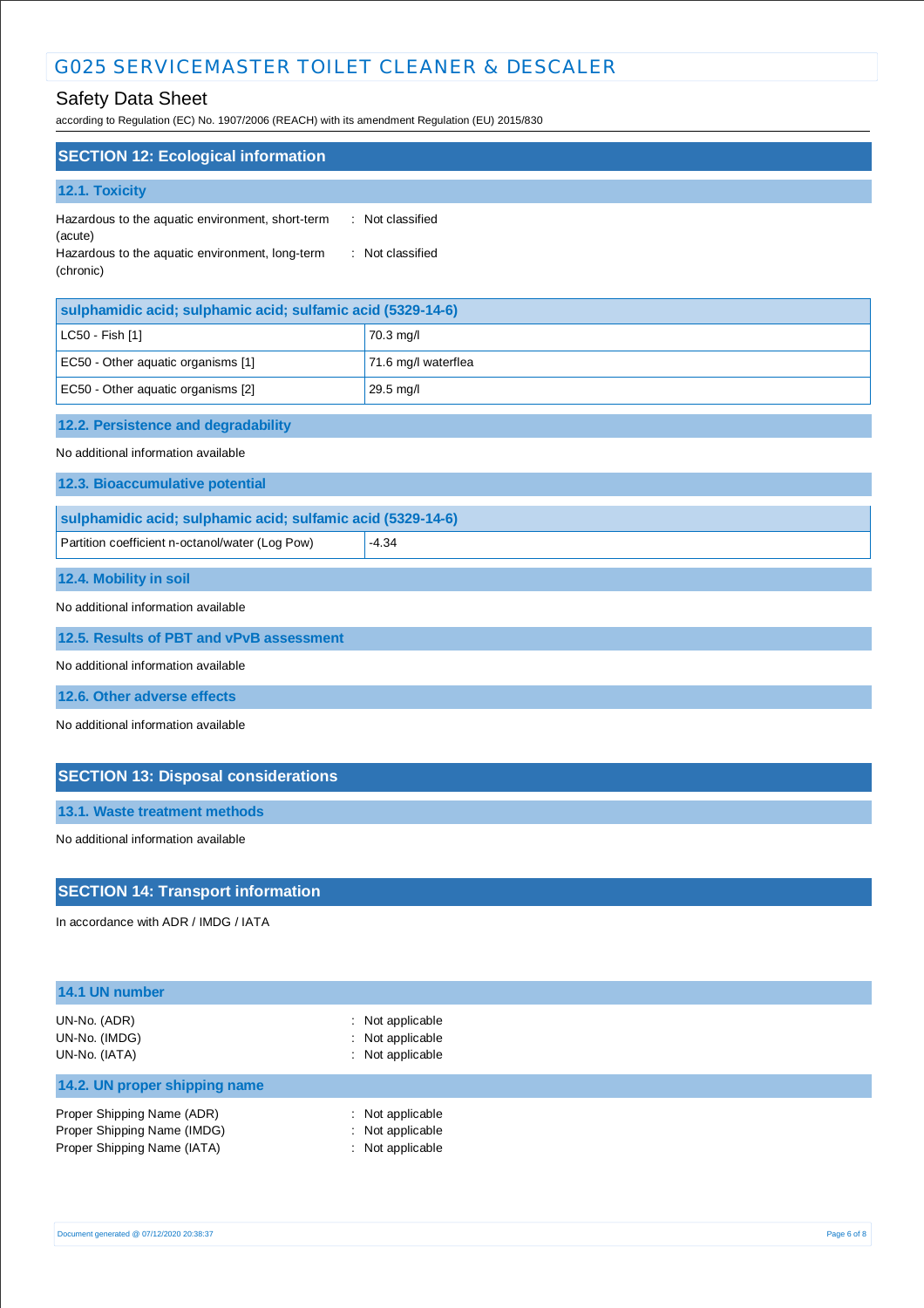## Safety Data Sheet

according to Regulation (EC) No. 1907/2006 (REACH) with its amendment Regulation (EU) 2015/830

| 14.3. Transport hazard class(es)                                                                                                                       |                                                          |  |
|--------------------------------------------------------------------------------------------------------------------------------------------------------|----------------------------------------------------------|--|
| <b>ADR</b><br>Transport hazard class(es) (ADR)<br><b>IMDG</b><br>Transport hazard class(es) (IMDG)<br><b>IATA</b><br>Transport hazard class(es) (IATA) | : Not applicable<br>: Not applicable<br>: Not applicable |  |
| 14.4. Packing group                                                                                                                                    |                                                          |  |
| Packing group (ADR)<br>Packing group (IMDG)<br>Packing group (IATA)                                                                                    | : Not applicable<br>Not applicable<br>: Not applicable   |  |
| <b>14.5. Environmental hazards</b>                                                                                                                     |                                                          |  |
| Dangerous for the environment<br>Marine pollutant<br>Other information                                                                                 | : No<br>: No<br>: No supplementary information available |  |
| 14.6. Special precautions for user                                                                                                                     |                                                          |  |
| <b>Overland transport</b><br>No data available<br><b>Transport by sea</b>                                                                              |                                                          |  |
| No data available                                                                                                                                      |                                                          |  |
| Air transport<br>No data available                                                                                                                     |                                                          |  |
| 14.7. Transport in bulk according to Annex II of Marpol and the IBC Code                                                                               |                                                          |  |
| Not applicable                                                                                                                                         |                                                          |  |

## **SECTION 15: Regulatory information**

**15.1. Safety, health and environmental regulations/legislation specific for the substance or mixture**

#### **15.1.1. EU-Regulations**

Contains no REACH substances with Annex XVII restrictions

Contains no substance on the REACH candidate list

Contains no REACH Annex XIV substances

Contains no substance subject to Regulation (EU) No 649/2012 of the European Parliament and of the Council of 4 July 2012 concerning the export and import of hazardous chemicals.

Contains no substance subject to Regulation (EU) No 2019/1021 of the European Parliament and of the Council of 20 June 2019 on persistent organic pollutants

Detergent Regulation (648/2004/EC): Labelling of contents:

| <b>Component</b>      | 70      |
|-----------------------|---------|
| non-ionic surfactants | $< 5\%$ |
| perfumes              |         |

#### **15.1.2. National regulations**

#### **United Kingdom**

British National Regulations : Commission Regulation (EU) 2015/830 of 28 May 2015 amending Regulation (EC) No 1907/2006 of the European Parliament and of the Council on the Registration, Evaluation, Authorisation and Restriction of Chemicals (REACH). Classification Labelling Packaging Regulation; Regulation (EC) No 1272/2008. Detergent Regulation (648/2004/EC).